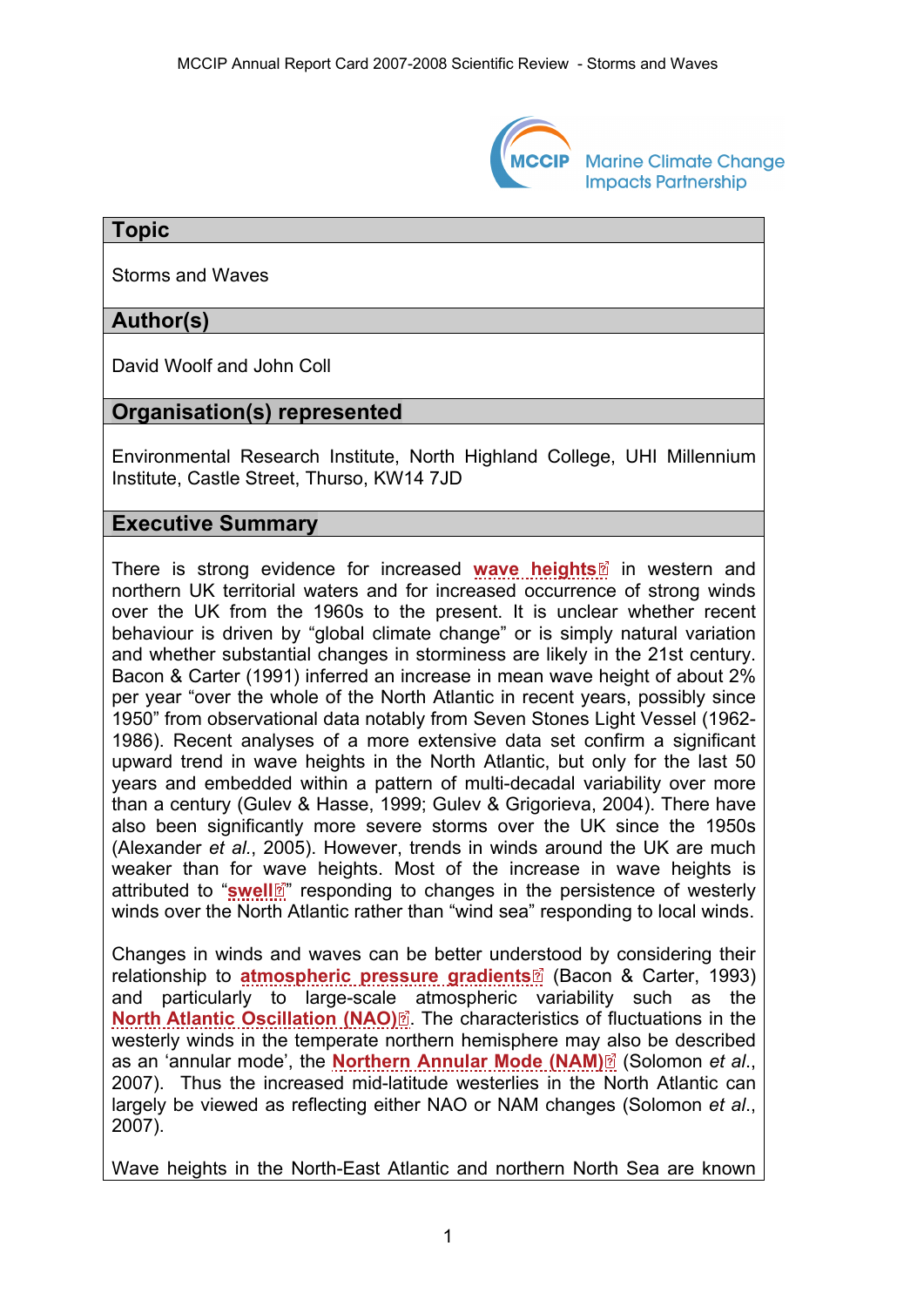(from analysis of *in situ* data, satellite data and model reconstructions) to respond strongly and systematically to the NAO (e.g. Woolf *et al*., 2002 and 2003). Other parameters [- s](http://www.mccip.org.uk/arc/2007/glossary.htm)uch as cyclone activity (Gulev *et al*., 2001) and the number of "[gale days](http://www.mccip.org.uk/arc/2007/glossary.htm#Gale_day)<sup>?</sup>" at coastal sites in Scotland - show a weaker, but still significant response to NAO. Thus, many of the changes over the last 50 years can be understood in terms of the behaviour of the NAO. The recent strong trend in the NAO (towards stormier conditions) is apparently unique in its history, but it is controversial whether this is a response to greenhouse gas forcing (Osborn, 2004). Many Global Climate Models suggest a general trend towards the stormier tendency of NAO/NAM in the 21st century (e.g. Terray *et al*., 2004; Miller et al., 2006). However, alternative analyses primarily based on RCMs suggest different and mostly weaker changes in winds and storminess (e.g. Hulme *et al*., 2002; Barnett *et al*., 2006). T[ypic](http://www.mccip.org.uk/arc/2007/glossary.htm)ally, climate models predict a decrease in the total number of **[extra-tropical](http://www.mccip.org.uk/arc/2007/glossary.htm#Extratropical)** *c* cyclones but an increase in the number of intense events (Lambert & Fyfe, 2006). Either a strengthening of the storm track or an increase in intense cyclones will result in a deterioration of wave conditions (Wolf & Woolf, 2006). This is a likely outcome in the wintertime in western and northern UK waters (Tsimplis *et al*., 2005) but there can be only low confidence in this prediction.

## **Full Review**

TheUnited Kingdom lies at a **[temperate latitude](http://www.mccip.org.uk/arc/2007/glossary.htm#Temperate_latitude)**<sup>2</sup> where storms are associated with the most intense extra-tropical cyclones propagating across the North Atlantic along a storm track that can cross the UK or pass to the north or south. These storms can build very large seas in the North Atlantic that reach UK shores. Storm and wave climate variation is related to the strength and position of the storm track and to the number and intensity of cyclones.

# **DATA SOURCES**

In the context of marine climate, storminess can be measured in terms of statistics of wind speeds and wave heights at, near and offshore of the coast. Adequate information on offshore marine winds and waves exist for the last twenty years, primarily [thro](http://www.mccip.org.uk/arc/2007/glossary.htm)ugh data from [sate](http://www.mccip.org.uk/arc/2007/glossary.htm)llite-borne instruments (especially **[radar altimeters](http://www.mccip.org.uk/arc/2007/glossary.htm#radar_altimeters)** and **[scatterometers](http://www.mccip.org.uk/arc/2007/glossary.htm#Scatterometers)** ). Data are also available over a similar history from a few offshore sites (notably associated with the North Sea oil industry), near shore sites and wind and othe[r m](http://www.mccip.org.uk/arc/2007/glossary.htm)eteorological measurements from coastal UK Met Office stations. [Gale day](http://www.mccip.org.uk/arc/2007/glossary.htm#Gale_day)<sup>1</sup> frequency at coastal sites is a useful proxy for more stormy conditions and some long (~ 100 year) time series are available. UK Met Office (and also MetEireann in Ireland) ha[ve](http://www.mccip.org.uk/arc/2007/glossary.htm) also esta[blis](http://www.mccip.org.uk/arc/2007/glossary.htm)hed meteorological data buoys (that include **[wave height](http://www.mccip.org.uk/arc/2007/glossary.htm#Wave_height)**<sup>*I*</sup> and **[period](http://www.mccip.org.uk/arc/2007/glossary.htm#Wave_period)**<sup>*I*</sup> as standard observations) at a number of sites, mainly to the west of the UK in the last decade. Recently, nea[r sh](http://www.mccip.org.uk/arc/2007/glossary.htm)ore wave data provision has improved rapidly [thr](http://www.mccip.org.uk/arc/2007/glossary.htm)ough national (**[WaveNet](http://www.mccip.org.uk/arc/2007/glossary.htm#WaveNet)**<sup>7</sup>) and local (e.g. **[Channel Coastal Observatory](http://www.mccip.org.uk/arc/2007/glossary.htm#CCO)**<sup>2</sup>) initiatives. For previous decades, up to sixty years from present, observational data are available through the Ocean Weather Station network (though this was partly dismantled in the 1970s and 1980s) and a few other sources. These scattered data are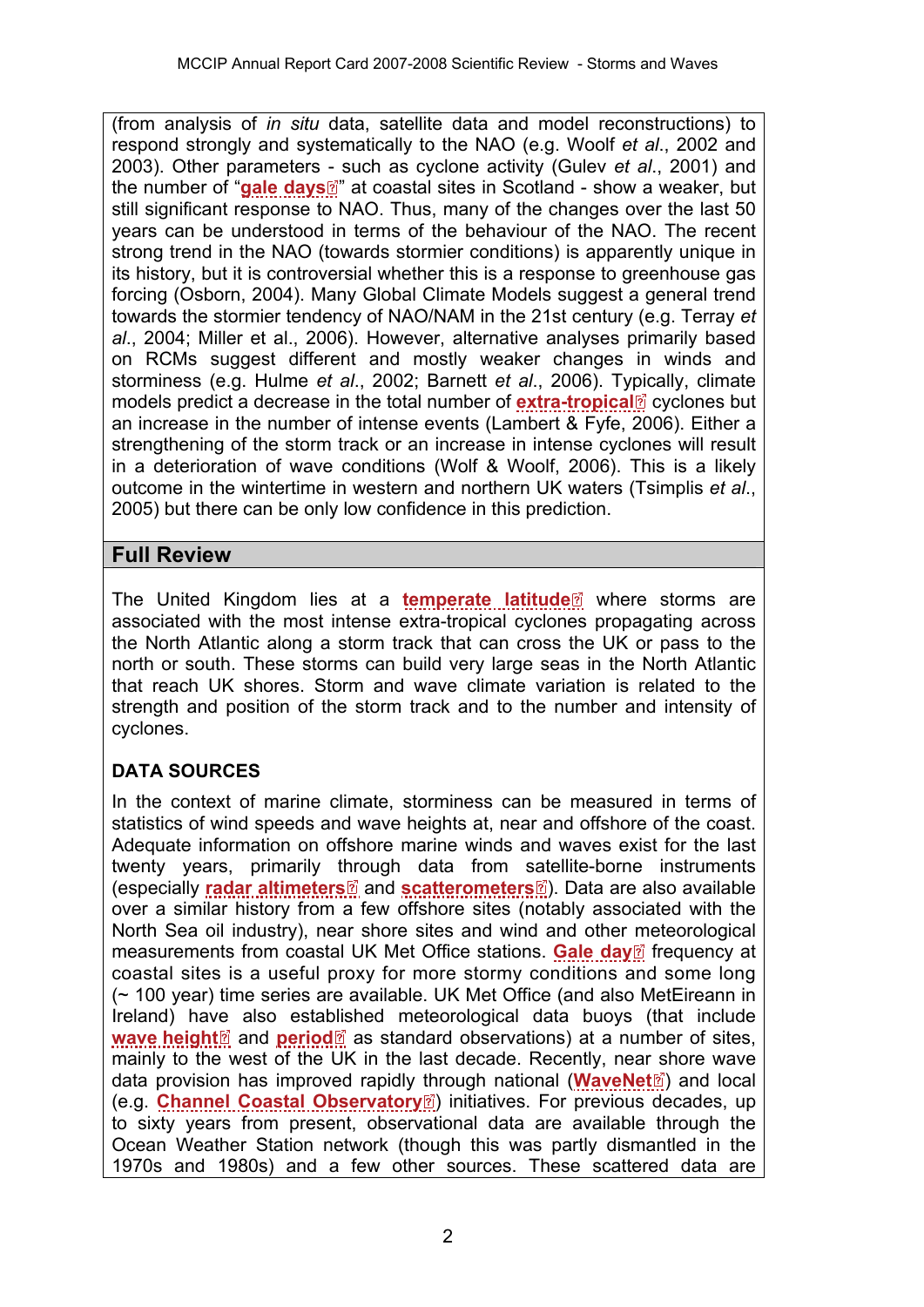supplemented by comprehensive output from "**[reanalysis projects](http://www.mccip.org.uk/arc/2007/glossary.htm#Reanalysis_projects)** Numerical Weather Service products covering a similar time period. For the first half of the century, only voluntary observing ships provide a substantial source of data (Gulev & Grigorieva, 2004).

## **OBSERVATIONS**

Bacon & Carter (1991) inferred an increase in mean wave height of about 2% per year "over the whole of the North Atlantic in recent years, possibly since 1950" from observational data notably from Seven Stones Light Vessel (1962-1986).



Recent analyses of a more extensive data set confirm a significant upward trend in wave heights in the North Atlantic, but only for the last 50 years and embedded within a pattern of multi-decadal variability over more than a century (Gulev & Hasse, 1999; Gulev & Grigorieva, 2004). Gale day frequency shows a complex history with no clear trend but much decadal variability through the twentieth century. There also have been significantly more severe storms over the UK since the 1950s (Alexander *et al.,* 2005).



Figure 1. From Alexander *et al*. (2005). The annual average number of severe storms at stations used in the analysis. The inset shows the linear trends (red positive; blue negative) in the number of severe storms over the period of record and filled circles indicate where trends are significant.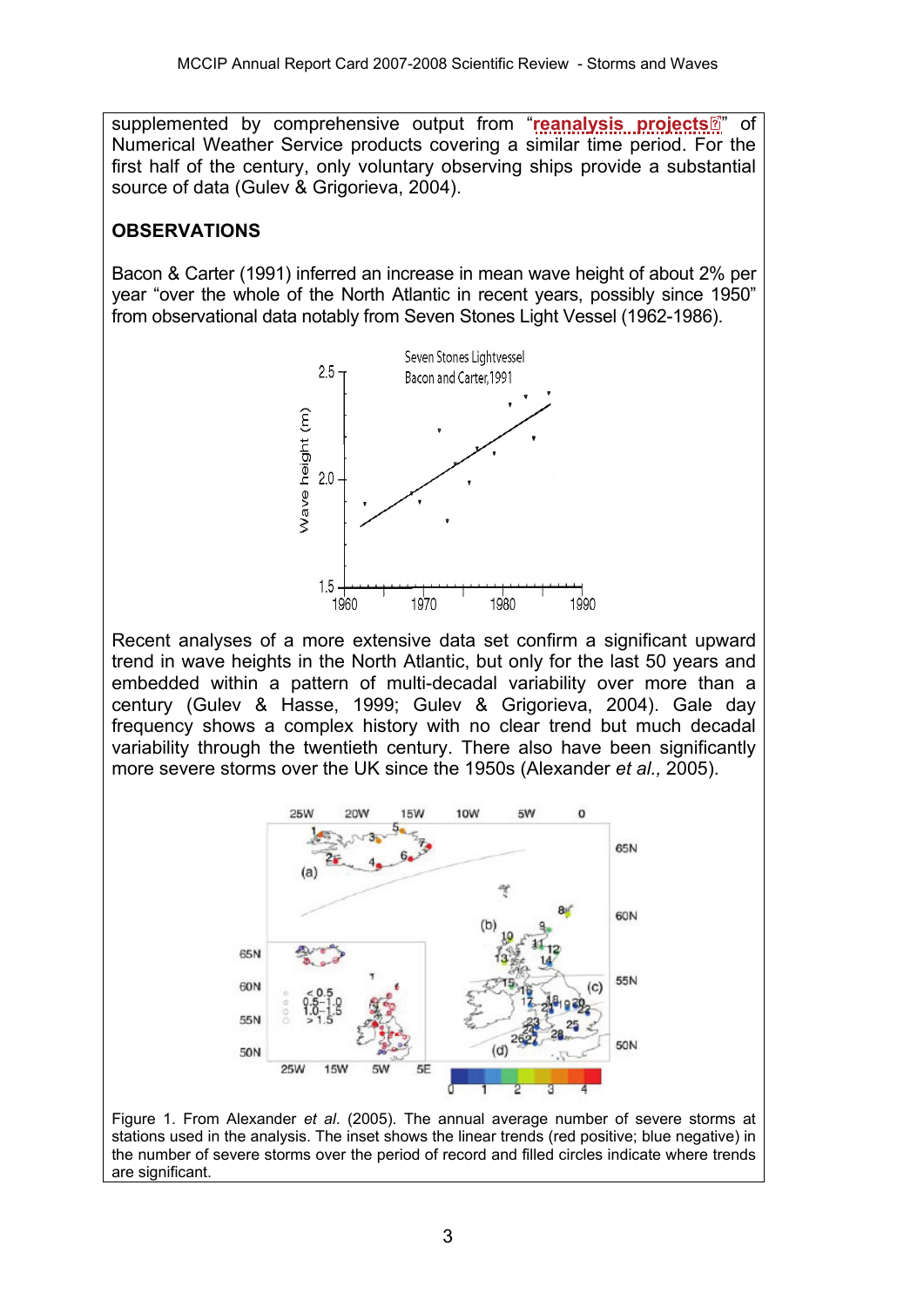Trends in winds around the UK are much weaker than for wave he[ight](http://www.mccip.org.uk/arc/2007/glossary.htm)s, and therefore most of the increase in wave heights is attributed to "**[swell](http://www.mccip.org.uk/arc/2007/glossary.htm#swell)** " rather than "wind sea".

Changes in winds and waves can be better und[erst](http://www.mccip.org.uk/arc/2007/glossary.htm)ood by considering their relationship to **[atmospheric pressure gradients](http://www.mccip.org.uk/arc/2007/glossary.htm#APG)** (Bacon & Carter, 1993) and particularly to large-scal[e](http://www.mccip.org.uk/arc/2007/glossary.htm) atmospheric variability such as the **[North Atlantic Oscillation \(NAO\)](http://www.mccip.org.uk/arc/2007/glossary.htm#NAO)<sup>[7]</sup>.** Wave heights in the North East Atlantic and northern North Sea are known (from analysis of *in situ* data, satellite data and model reconstructions) to respond strongly and systematically to the NAO (e.g. Woolf *et al.*, 2002 and 2003). Other parameters - such as cyclone activity (Gulev *et al*., 2001) and the number of "gale days" at coastal sites in Scotland - show a weaker, but still significant response to NAO. Gale day frequency over the last few decades at west Scotland sites is significantly correlated to NAO, with greater frequency in NAO + winters associated with an increased frequency of easterly tracking depressions across the region. Similarly, recent work incorporating an analysis for the directional component of wind indicates that the occurrence and frequency of strong south westerly winds over the extended winter period for sites around the Scottish coast are closely linked to the behaviour of the NAO (Corbel *et al*., 2007).



Figure 2. Gale day frequencies versus monthly NAO Index (1960-2000). More positive values for the NAO are significantly associated with a greater frequency of gale days. Datasets are from (a) Stornoway, Isle of Lewis, Outer Hebrides (January); (b) Stornoway, February; (c) Tiree, Coll, Inner Hebrides, January; (d) Tiree, February.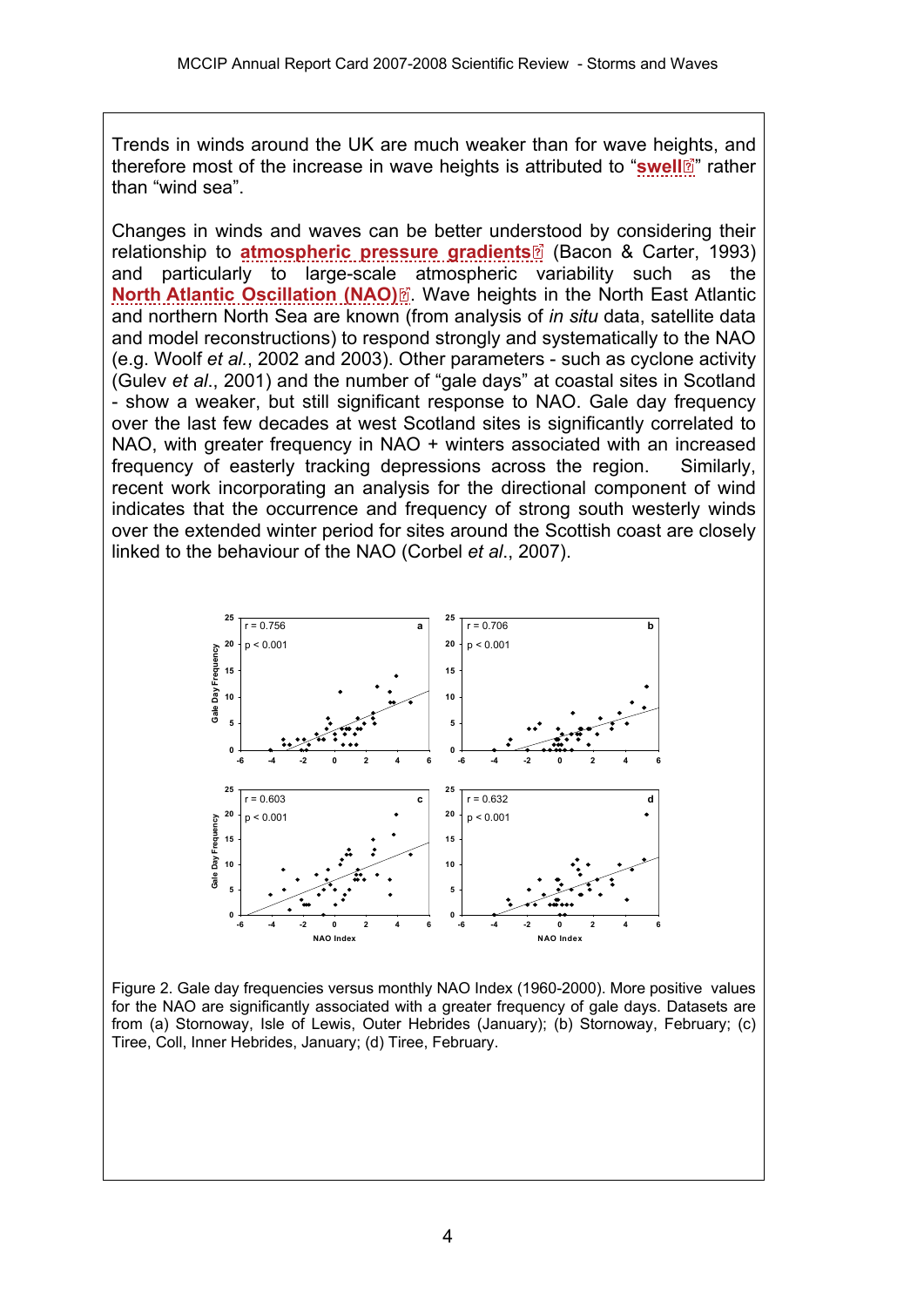

Figure 3. High Index NAO (More storms) and Low Index (Fewer storms) from: [http://www.jason.oceanobs.com/html/applications/climat/nao\\_explication\\_uk.html](http://www.jason.oceanobs.com/html/applications/climat/nao_explication_uk.html)

Thus, many of the changes over the last 50 years can be understood in terms of the behaviour of the NAO. The recent strong trend in the NAO (towards stormier conditions) is apparently unique in its history, but it is controversial whether this is a response to greenhouse gas forcing (Osborn, 2004).

#### **PREDICTIONS**

Factors related to the wind such as storminess and roughness of the sea are recognised to be very difficult to predict within climate change scenarios, with present confidence in Global Climate Models (GCMs) and Regional Climate Models (RCMs) modelled wind field changes remaining low (Hulme *et al*., 2002). However a large number of analyses have now been conducted. Some analyses have focussed on general features of the storm tr[ack](http://www.mccip.org.uk/arc/2007/glossary.htm) (strength and position) and related changes in regional indices (NAO/[NAM](http://www.mccip.org.uk/arc/2007/glossary.htm#NAM)<sup>[2]</sup>). Wolf & Woolf (2006) have shown the sensitivity of the wave climate to such changes. Other analyses have focussed on the number and intensity of extra-tropical cyclones. It is a feature of the analyses that different approaches suggest significantly different views of future storm climate.

Many GCMs suggest a general trend towards the stormier tendency of NAO/NAM in the 21st century (e.g. Terray *et al.*, 2004; Kuzmina *et al*., 2005). Both a stronger storm track and a poleward displacement of that track are common features in studies of this kind (e.g., Miller et al., 2006).

Analyses primarily based on RCMs suggest different and mostly weaker changes in winds and storminess (e.g. Hulme *et al*., 2002; Hanson *et al*., 2004; Lozano *et al.*, 2004; Barnett *et al*., 2006; Leckebusch *et al.*, 2006). An analysis of outputs from fifteen coupled GCMs forced by enhanced greenhouse warming experiments finds that there is a reduction in the total number of extra-tropical cyclones but an increase in the number of intense events (Lambert and Fyfe, 2006). With no apparent change in the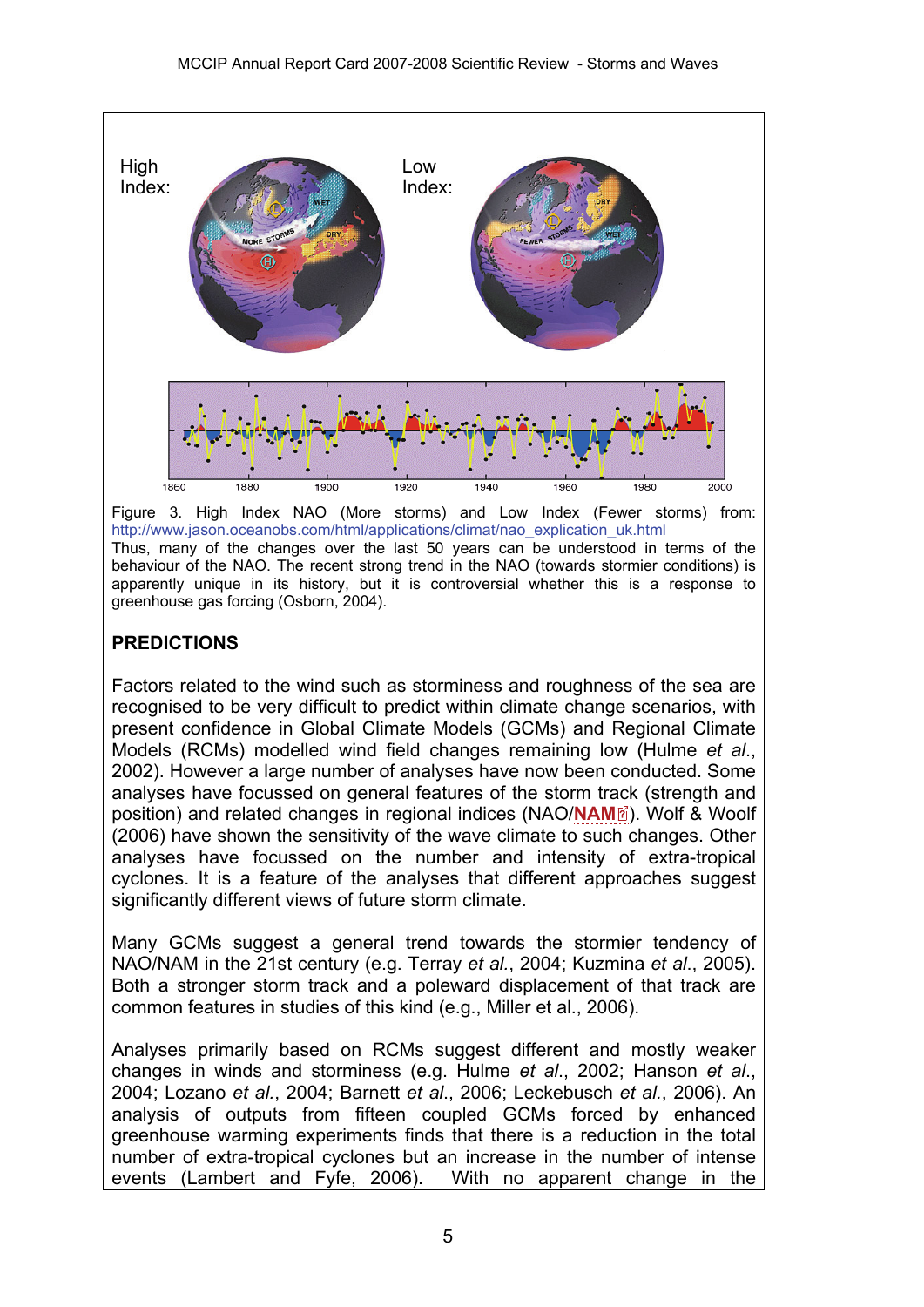geographical positions of the storm tracks, they conclude that there is no obvious shift in storm tracks associated with global warming (Lambert and Fyfe, 2006).

**[Downscaling](http://www.mccip.org.uk/arc/2007/glossary.htm#Downscaling)**<sup>*I*</sup> *via* general structural changes in the atmosphere (such as shifts in NAO) may be more suitable for "storminess" than analysing winds in RCMs; not least since the resolution of GCM/RCM grid cells is too low to enable the reliable use of the resulting wind fields to directly force wave models and eventually obtain significant wave height (SWH) climate projections offline (Caires *et al*., 2006). Given that preference, the shift to stormy conditions suggested by Terray *et al*. (2004) and others should carry more weight than the contrary results from RCMs, but this is debatable. If the storm track does intensify, then worsening wind and wave conditions in the wintertime in western and northern UK waters are inevitable (Wang *et al.,*  2004; Tsimplis *et al.,* 2005; Wolf & Woolf, 2006).

## **Confidence Assessments**

**'What is already happening' - High** (that changes have occurred over the last 50 years).

There is a lot of data, and the agreement between data sources is high (noting that some parameters are more sensitive than others to change)

#### **'What could happen in the future' - Low**

There is a moderate amount of model output, but the agreement is low

### **Knowledge Gaps**

See full review

### **Commercial impacts**

Not stated

#### **References**

Alexander, L.V., Tett, S.F.B. and Jonsson, T. (2005). Recent observed changes in severe storms over the United Kingdom and Iceland. *Geophysical Research Letters*, 32, L13704, doi:10.1029/2005GL022371.

Bacon, S. and D.J.T. Carter, (1991). Wave climate changes in the North Atlantic and North Sea. *International Journal of Climatology*, 11, 545-558.

Bacon, S. and D.J.T. Carter. (1993). A connection between mean wave height and atmospheric pressure gradient in the North Atlantic. *International Journal of Climatology*, 13, 423-436.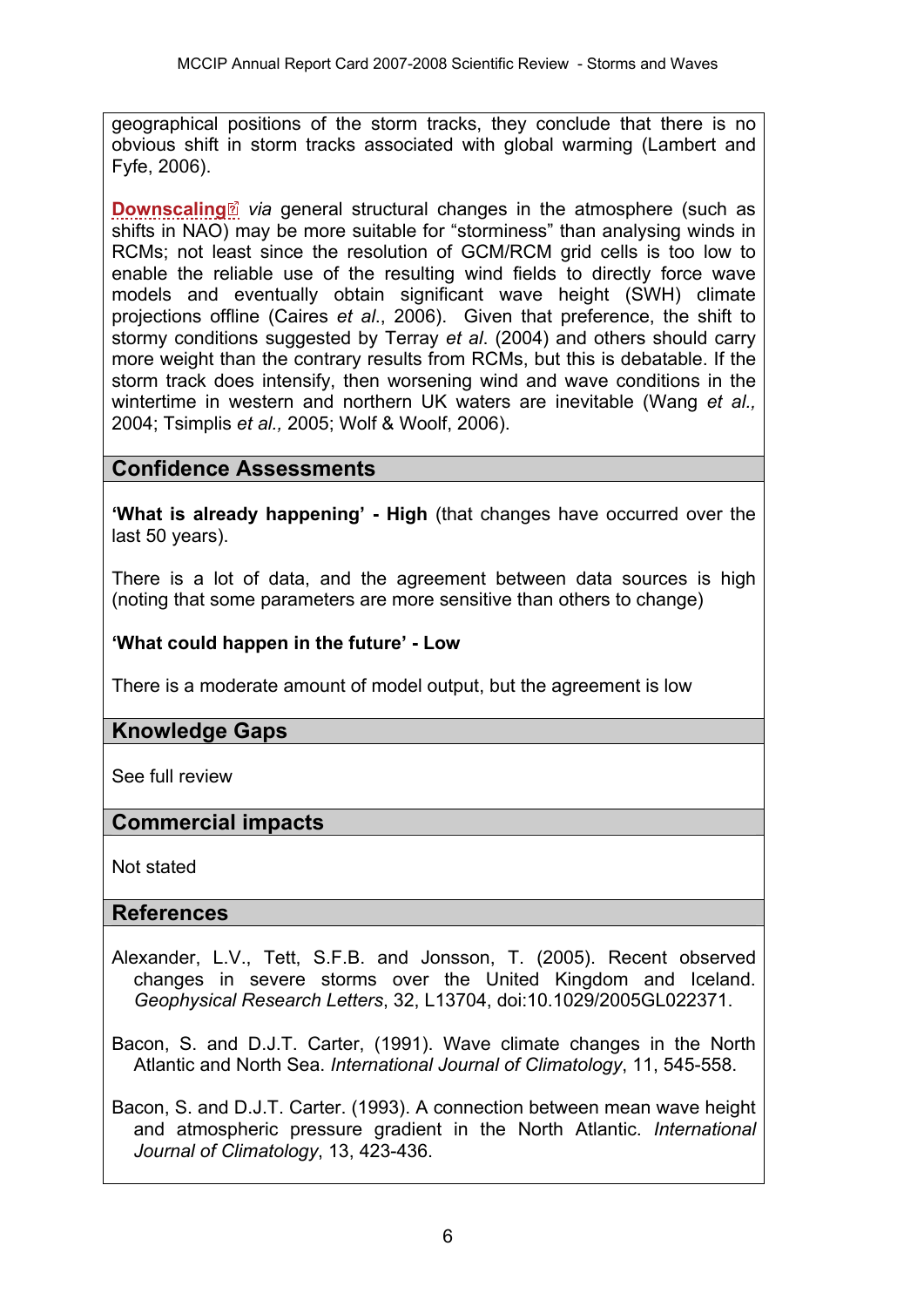- Barnett, C., J. Hossell, M. and Perry, C. Procter and G. Hughes. (2006). *Patterns of climate change across Scotland: Technical Report*. SNIFFER Project CC03, Scotland & Northern Island Forum for Environmental Research, 102pp.
- Caires, S., Swail, V.R., Wang, X.L. (2006). Projection and analysis of extreme wave climate. *Journal of Climate*, 19, 5581-5605.
- Corbel G., Allen J.T., Woolf D.K. and Gibb S. (2007). Wind trends in the Highlands and Islands of Scotland 1960–2004 and their relation to the North Atlantic Oscillation. AMS 87th Annual Meeting, 19th Conference on Climate Variability and Change, San Antonio, Texas, January 2007.
- Hulme, M., G.J. Jenkins, X. Lu, J.R. Turnpenny, T.D. Mitchell, R.G. Jones, J. Lowe, J.M. Murphy, D. Hassell, P. Boorman, R. McDonald and S. Hill. (2002). *Climate Change Scenarios for the United Kingdom: The UKCIP02 Scientific Report*. Tyndall Centre, UEA, Norwich, April 2002.
- Gulev, S.K. and V. Grigorieva. (2004). Last century changes in ocean wind wave height from global visual wave data. *Geophysical Research Letters*, 31, L24302, doi:10.1029/2004GL021040.
- Gulev, S.K. and L. Hasse. (1999). Changes of wind waves in the North Atlantic over the last 30 years. International Journal of Climatology. 19, 1091-1117. doi:10.1002/(SICI)1097-0088(199908)19:10<1091::AID-JOC403>3.0.CO;2- U
- Gulev, S.K., O. Zolina and S. Grigoriev. (2001). Extratropical cyclone variability in the Northern Hemisphere winter from the NCEP/NCAR reanalysis data. *Climate Dynamics*, 17, 795-809.
- Hanson, C. E., Holt, T., and Palutikof, J.P. (2004). An Integrated Assessment of the Potential for Change in Storm Activity over Europe: Implications for Insurance and Forestry in the UK. Norwich, Tyndall Centre for Climate Change Research, Final Technical Report IT1.4, 101pp.
- Kuzmina, S. I., Bengtsson, L., Johannessen, O.M., Drange, H., Bobylev, L.P., and Miles, M.W. (2005).The North Atlantic Oscillation and greenhouse gas forcing. *Geophysical Research Letters,* 32, L04073.
- Lambert, S.J., and Fyfe, J.C. (2006). Changes in winter cyclone frequencies and strengths simulated in enhanced greenhouse warming experiments: results from from the models participating in the IPCC diagnostic exercise. *Climate Dynamics*, 26, 713-728.
- Leckebusch, G. C., Koffi, B., Ulbrich, U., Pinto, J.G., Spangehl, T., Zacharias, S. (2006). Analysis of frequency and intensity of European winter storm events from a multi-model perspective, at synoptic and regional scales. *Climate Research*, 31, 59-74.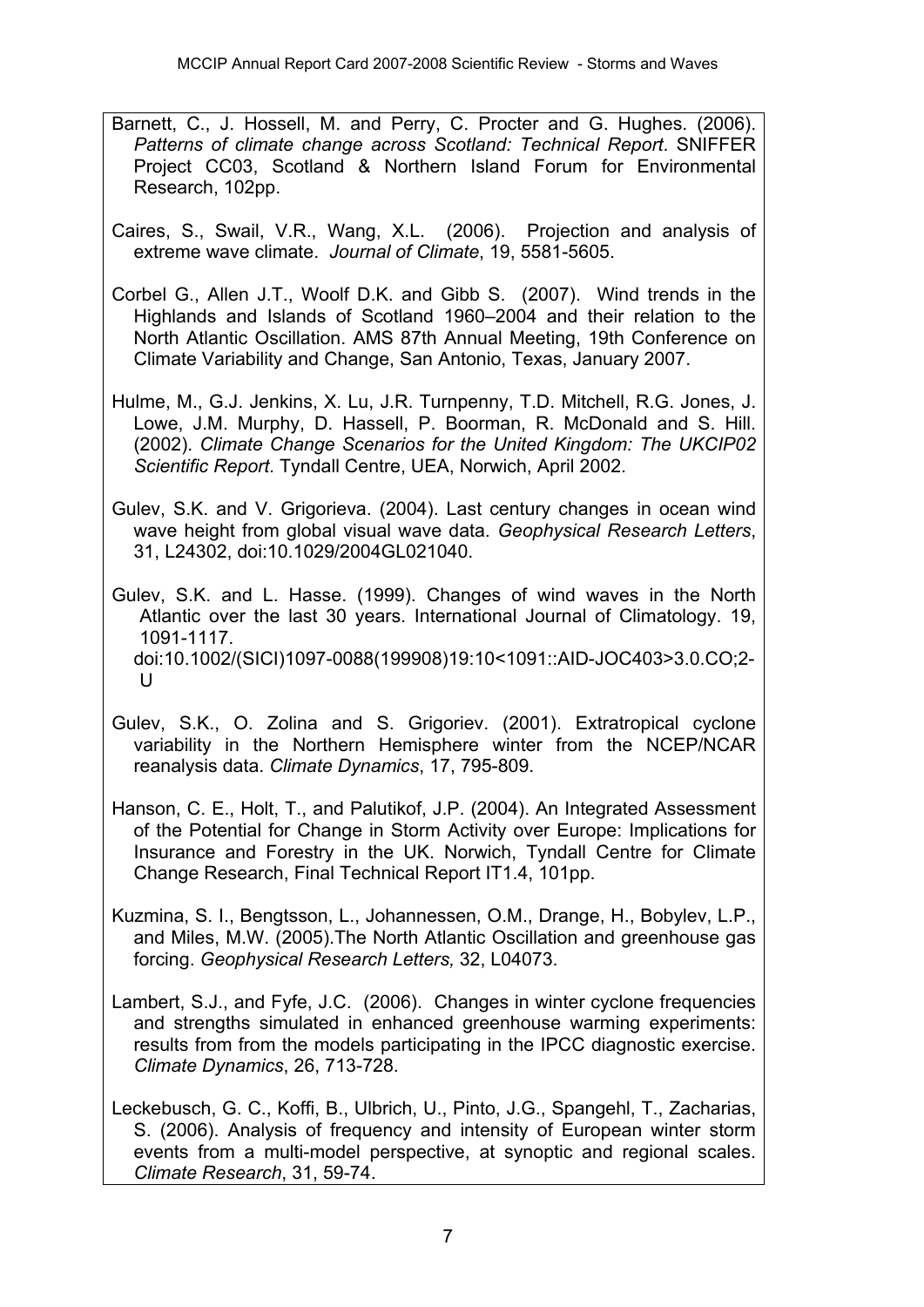- Lozano, I., Devoy, R.J.N., May, W., Andersen, U. (2004). Storminess and vulnerability along the Atlantic coastlines of Europe: analysis of storm records and of a greenhouse gases induced climate scenario. *Marine Geology* 210, 205-225.
- Miller, R.L., Schmidt, G.A. and Shindell, D.T. (2006). Forced annular variations in the 20<sup>th</sup> century Intergovernmental Panel on Climate Change Fourth Assessment Report models. *Journal of Geophysical Research*, 111, D18101, doi:10.1029/2005JD006323.
- Osborn, T. J.. (2004). Simulating the winter North Atlantic Oscillation: the roles of internal variability and greenhouse gas forcing. *Climate Dynamics,*  22, 605-623. doi:10.1007/s00382-004-0405-1
- Solomon, S., D. Qin, M. Manning, R.B. Alley, T. Berntsen, N.L. Bindoff, Z. Chen, A. Chidthaisong, J.M. Gregory, G.C. Hegerl, M. Heimann, B. Hewitson, B.J. Hoskins, F. Joos, J. Jouzel, V. Kattsov, U. Lohmann, T. Matsuno, M. Molina, N. Nicholls, J. Overpeck, G. Raga, V. Ramaswamy, J. Ren, M. Rusticucci, R. Somerville, T.F. Stocker, P. Whetton, R.A. Wood and D. Wratt. (2007). *Technical Summary. In: Climate Change 2007: The Physical Science Basis. Contribution of Working Group I to the Fourth Assessment Report of the Intergovernmental Panel on Climate Change* [Solomon, S., D. Qin, M. Manning, Z. Chen, M. Marquis, K.B. Averyt, M. Tignor and H.L. Miller (eds.)]. Cambridge University Press, Cambridge, United Kingdom and New York, NY, USA.
- Terray, L. M.-E. Demory, M. Déqué, G. de Coetlogon and E. Maisonnave. (2004). Simulation of late-21st-century changes in wintertime atmospheric circulation over Europe due to anthropogenic causes. *Journal of Climate,*  17, 4630-4635.
- Tsimplis, M.N., D.K. Woolf, T. Osborn, S. Wakelin, P. Woodworth, J. Wolf, R. Flather, D. Blackman, A.G.P. Shaw, F. Pert, P. Challenor and Z. Yan. (2005). Towards a vulnerability assessment of the UK and northern European coasts: the role of regional climate variability. *Philosophical Transactions: Mathematical, Physical & Engineering Sciences.* doi:10.1098/rsta.2005.1571.
- Wang, X. L., Zwiers, F.W., and Swail, V.R. (2004). North Atlantic Ocean Wave Climate Change Scenarios for the 21st Century. *Journal of Climate* 17, 2368-2383.
- Wolf, J. and D.K.Woolf. (2006). Waves and climate change in the north-east Atlantic. *Geophysical Research Letters*, 33, L06604, doi:10.1029/2005GL025113.
- Woolf, D.K., P.G. Challenor and P.D. Cotton. (2002). The variability and predictability of North Atlantic wave climate. *Journal of Geophysical Research*, 107(C10), 3145, doi: 10.1029/2001JC001124.